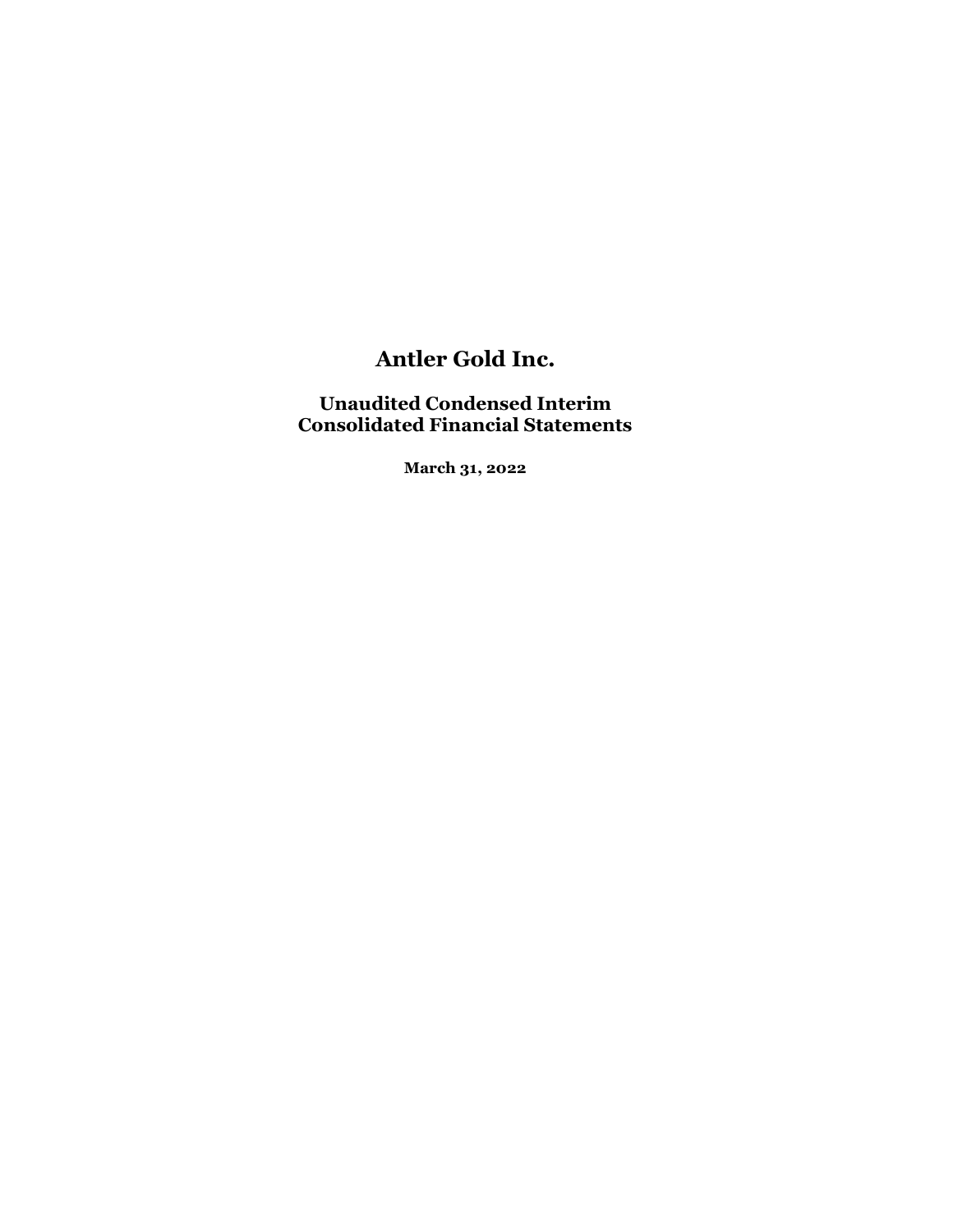May 30, 2022

#### Management's Responsibility for Financial Reporting

The accompanying unaudited condensed interim consolidated financial statements of Antler Gold Inc. are the responsibility of management and have been approved by the Board of Directors. The unaudited condensed interim consolidated financial statements have been prepared by management in accordance with International Financial Reporting Standards ("IFRS"). The unaudited condensed interim consolidated financial statements include certain amounts and assumptions that are based on management's best estimates and have been derived with careful judgment.

In fulfilling its responsibilities, management has developed and maintains a system of internal accounting controls. These controls are designed to provide reasonable assurance that the financial records are reliable for the preparation of the financial statements. The Audit Committee of the Board of Directors reviewed and approved the Company's unaudited condensed interim consolidated financial statements and recommended their approval by the Board of Directors.

These unaudited condensed interim consolidated financial statements have not been reviewed by the external auditors of the Company.

(signed) "Daniel Whittaker" (signed) "Robert Randall" President and Chief Executive Officer Chief Financial Officer Halifax, Nova Scotia Halifax, Nova Scotia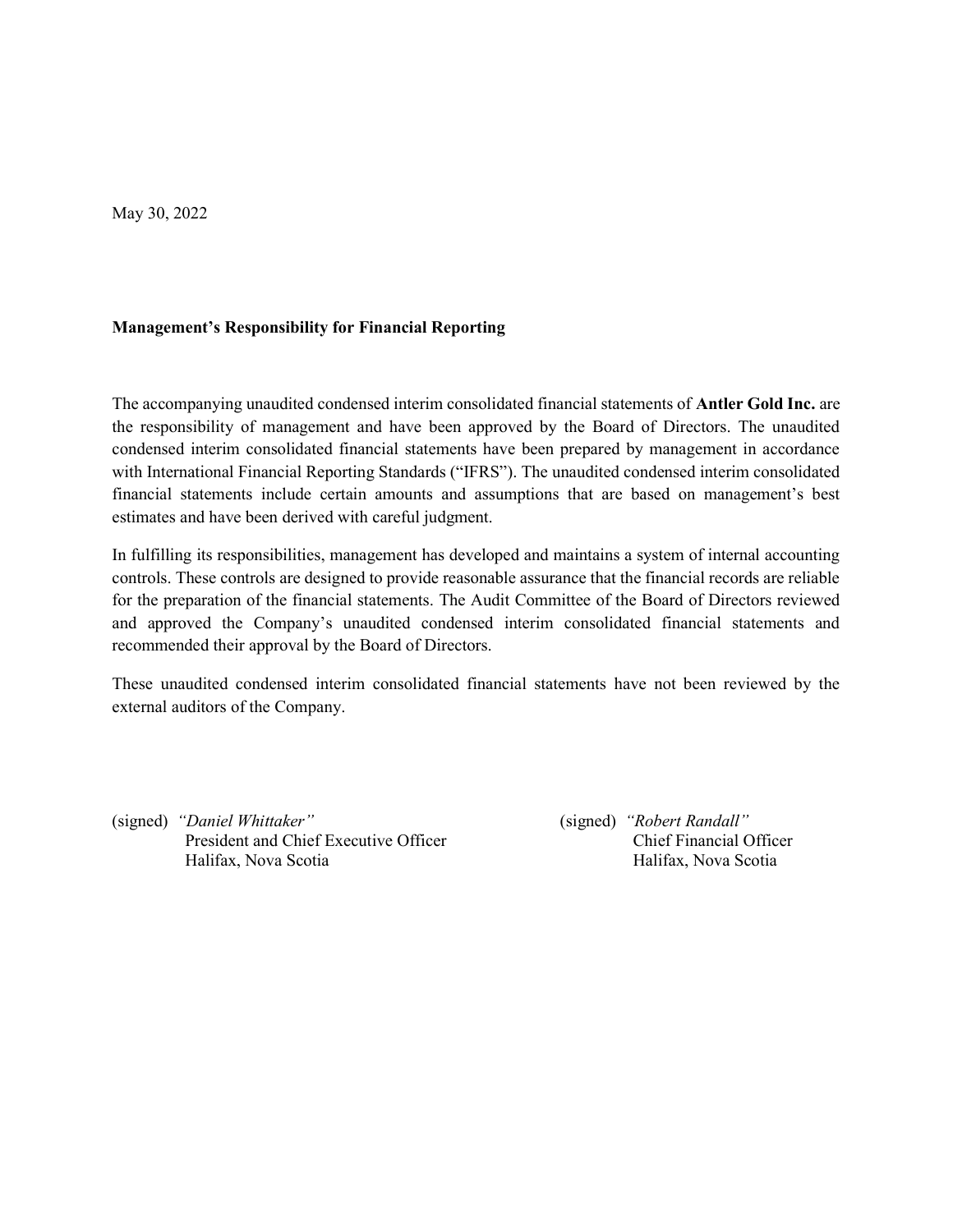Unaudited Condensed Interim Consolidated Statements of Financial Position As at March 31, 2022 and December 31, 2021 (Expressed in Canadian dollars unless otherwise indicated)

|                                             | As at<br>March 31,<br>2022 | As at<br>December 31,<br>2021 |
|---------------------------------------------|----------------------------|-------------------------------|
|                                             | \$                         | \$                            |
| <b>Assets</b>                               |                            |                               |
| <b>Current assets</b>                       |                            |                               |
| Cash                                        | 492,123                    | 338,511                       |
| Amounts recoverable (note 4)                | 33,007                     | 65,046                        |
| Prepaid expenses                            | 28,360                     | 30,841                        |
| Investments (note 5)                        | 13,348                     | 14,186                        |
|                                             | 566,838                    | 448,584                       |
| Property and equipment (note 6)             | 35,880                     | 34,268                        |
| <b>Resource properties (note 7)</b>         |                            |                               |
| Acquisition costs                           | 186,740                    | 146,740                       |
| Exploration expenditures, net of recoveries | 2,620,153                  | 2,500,539                     |
|                                             | 2,806,893                  | 2,647,279                     |
|                                             | 3,409,611                  | 3,130,131                     |
| <b>Liabilities</b>                          |                            |                               |
| <b>Current liabilities</b>                  |                            |                               |
| Accounts payable and accrued liabilities    | 278,476                    | 241,290                       |
| Shareholders' equity (note 8)               |                            |                               |
| Capital stock                               | 8,761,342                  | 8,306,148                     |
| Warrants                                    | 1,424,143                  | 1,610,618                     |
| Contributed surplus                         | 1,850,404                  | 1,675,673                     |
| Deficit                                     | (8,904,754)                | (8,703,598)                   |
|                                             | 3,131,135                  | 2,888,841                     |
|                                             | 3,409,611                  | 3,130,131                     |
|                                             |                            |                               |

## Going concern (note 1) Commitments (note 12) Subsequent events (note 13)

## Approved on behalf of the Board of Directors

(signed) "Jim Megann", Director (signed) "Daniel Whittaker", Director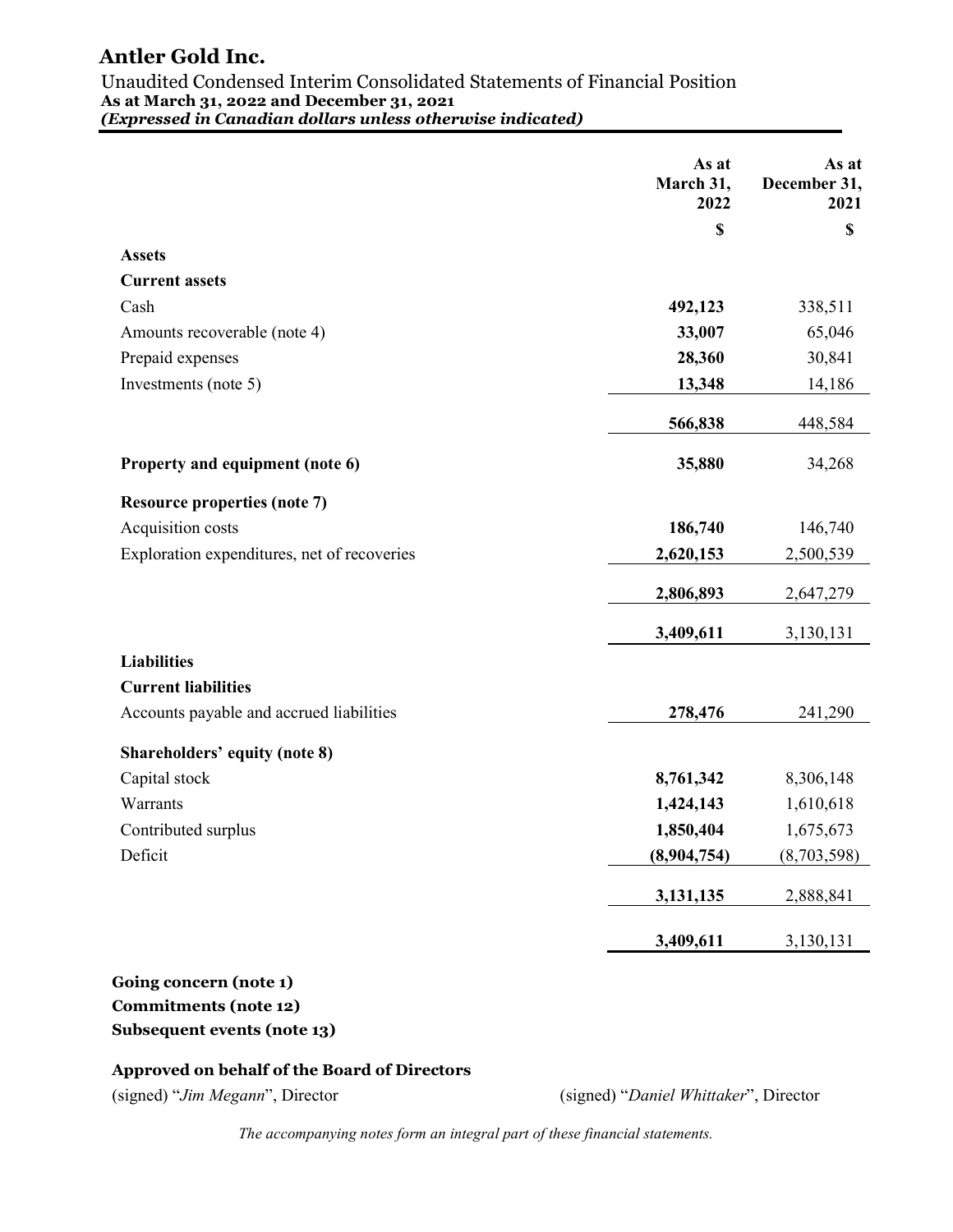Unaudited Condensed Interim Consolidated Statements of Loss and Comprehensive Loss For the three-month periods ended March 31, 2022 and 2021 (Expressed in Canadian dollars unless otherwise indicated)

|                                                | <b>Three-months</b><br>ended<br>March 31,<br>2022 | Three-months<br>ended<br>March 31,<br>2021 |
|------------------------------------------------|---------------------------------------------------|--------------------------------------------|
|                                                | \$                                                | <sup>\$</sup>                              |
| <b>Expenses</b>                                |                                                   |                                            |
| Professional fees                              | 32,343                                            | 8,415                                      |
| Consulting fees (note 9)                       | 69,864                                            | 70,661                                     |
| Regulatory and filing fees                     | 6,238                                             | 5,895                                      |
| Share-based compensation                       | 58,450                                            | 217,016                                    |
| Travel                                         | 503                                               |                                            |
| Office costs (note 9)                          | 10,283                                            | 16,860                                     |
| Property investigation costs                   | 19,951                                            | 5,312                                      |
| Insurance                                      | 4,968                                             | 3,822                                      |
| Depreciation (note 6)                          | 154                                               |                                            |
| Foreign exchange loss (gain)                   | (2, 436)                                          | 1,992                                      |
|                                                |                                                   |                                            |
|                                                | (200, 318)                                        | (329, 973)                                 |
| Unrealized loss on investments (note 5)        | (838)                                             | (4,786)                                    |
|                                                |                                                   |                                            |
| Net loss and comprehensive loss for the period | (201, 156)                                        | (334,759)                                  |
|                                                |                                                   |                                            |
| Weighted-average number of shares outstanding  |                                                   |                                            |
| during the period                              | 66,365,268                                        | 61,348,191                                 |
|                                                |                                                   |                                            |
| Basic and diluted loss per share               | (0.003)                                           | (0.005)                                    |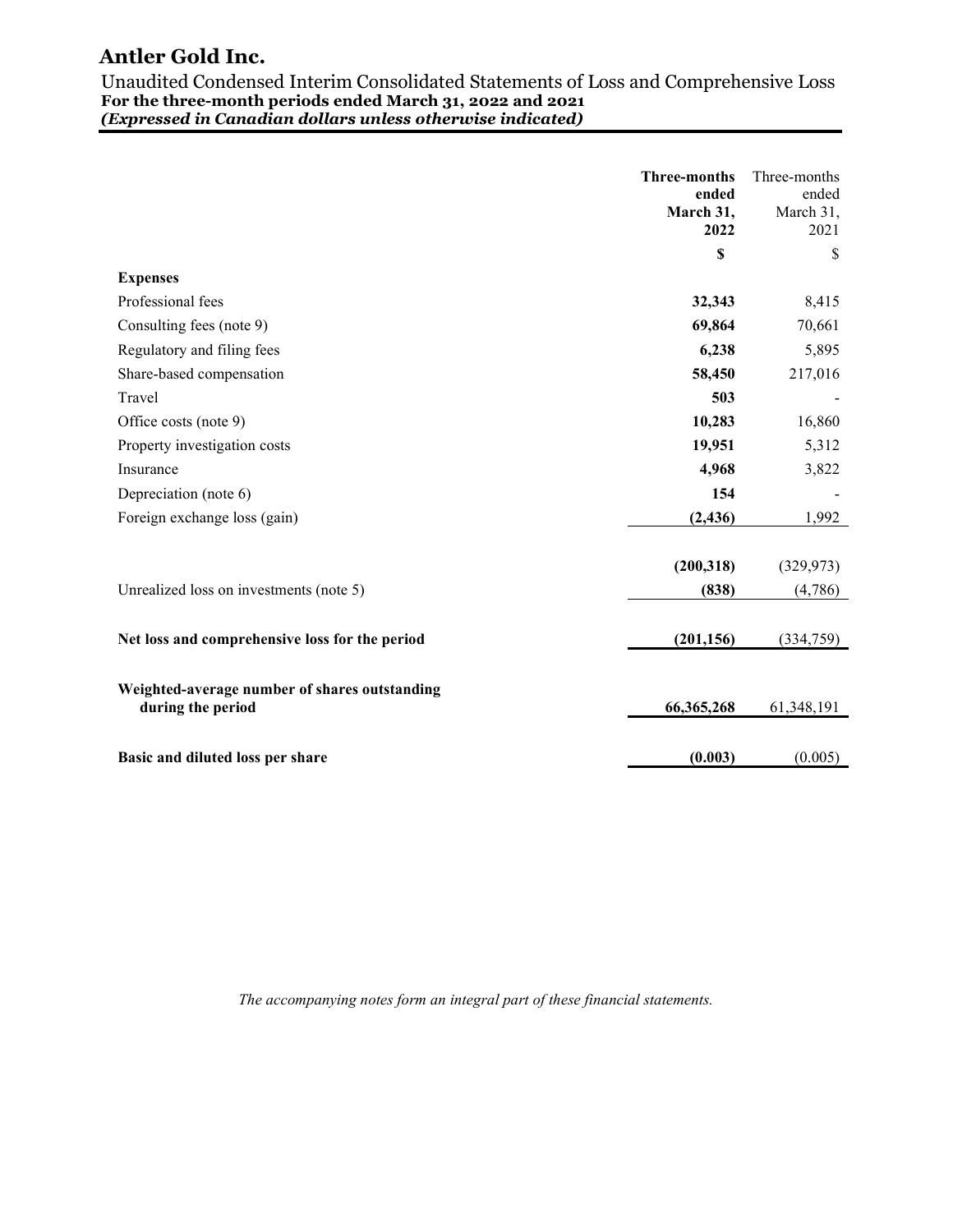#### Unaudited Condensed Interim Consolidated Statements of Changes in Equity (note 8) For the periods ended March 31, 2022 and 2021 and December 31, 2021 (Expressed in Canadian dollars unless otherwise indicated)

|                                                                 | Common<br><b>Shares</b>  | <b>Share Capital</b> | Warrants    | Warrants                 | Contributed<br><b>Surplus</b> | Deficit     | <b>Total Equity</b> |
|-----------------------------------------------------------------|--------------------------|----------------------|-------------|--------------------------|-------------------------------|-------------|---------------------|
|                                                                 | #                        | \$                   | #           | \$                       | \$                            | S           | S                   |
| Balance - January 1, 2021                                       | 61,348,191               | 7,965,214            | 13,058,400  | 1,455,848                | 1,256,962                     | (7,717,568) | 2,960,456           |
| Share-based compensation                                        |                          |                      |             | $\overline{\phantom{a}}$ | 217,016                       |             | 217,016             |
| Loss and comprehensive loss for the period                      |                          |                      |             |                          |                               | (334,759)   | (334,759)           |
| <b>Balance – March 31, 2021</b>                                 | 61,348,191               | 7,965,214            | 13,058,400  | 1,455,848                | 1,473,978                     | (8,052,327) | 2,842,713           |
| Units issued for cash (note 8)                                  | 5,000,000                | 345,230              | 2,500,000   | 154,770                  |                               |             | 500,000             |
| Financing issue costs (note 8)                                  | $\overline{\phantom{0}}$ | (8,296)              |             |                          |                               |             | (8,296)             |
| Shares issued pursuant to resource property agreements (note 7) | 17,077                   | 4,000                |             |                          |                               |             | 4,000               |
| Share-based compensation                                        |                          |                      |             |                          | 201,695                       |             | 201,695             |
| Loss and comprehensive loss for the period                      |                          |                      |             |                          |                               | (651,271)   | (651,271)           |
| <b>Balance – December 31, 2021</b>                              | 66, 365, 268             | 8,306,148            | 15,258,400  | 1,610,618                | 1,675,673                     | (8,703,598) | 2,888,841           |
| Shares issued upon exercise of warrants (note 8)                | 2,566,667                | 455,194              | (2,566,667) | (70, 194)                |                               |             | 385,000             |
| Warrants expired (note 8)                                       |                          |                      | (3,678,333) | (116,281)                | 116,281                       |             |                     |
| Share-based compensation                                        |                          |                      |             |                          | 58,450                        |             | 58,450              |
| Loss and comprehensive loss for the period                      |                          |                      |             |                          |                               | (201, 156)  | (201, 156)          |
| <b>Balance – March 31, 2022</b>                                 | 68,931,935               | 8,761,342            | 9,013,400   | 1,424,143                | 1,850,404                     | (8,904,754) | 3,131,135           |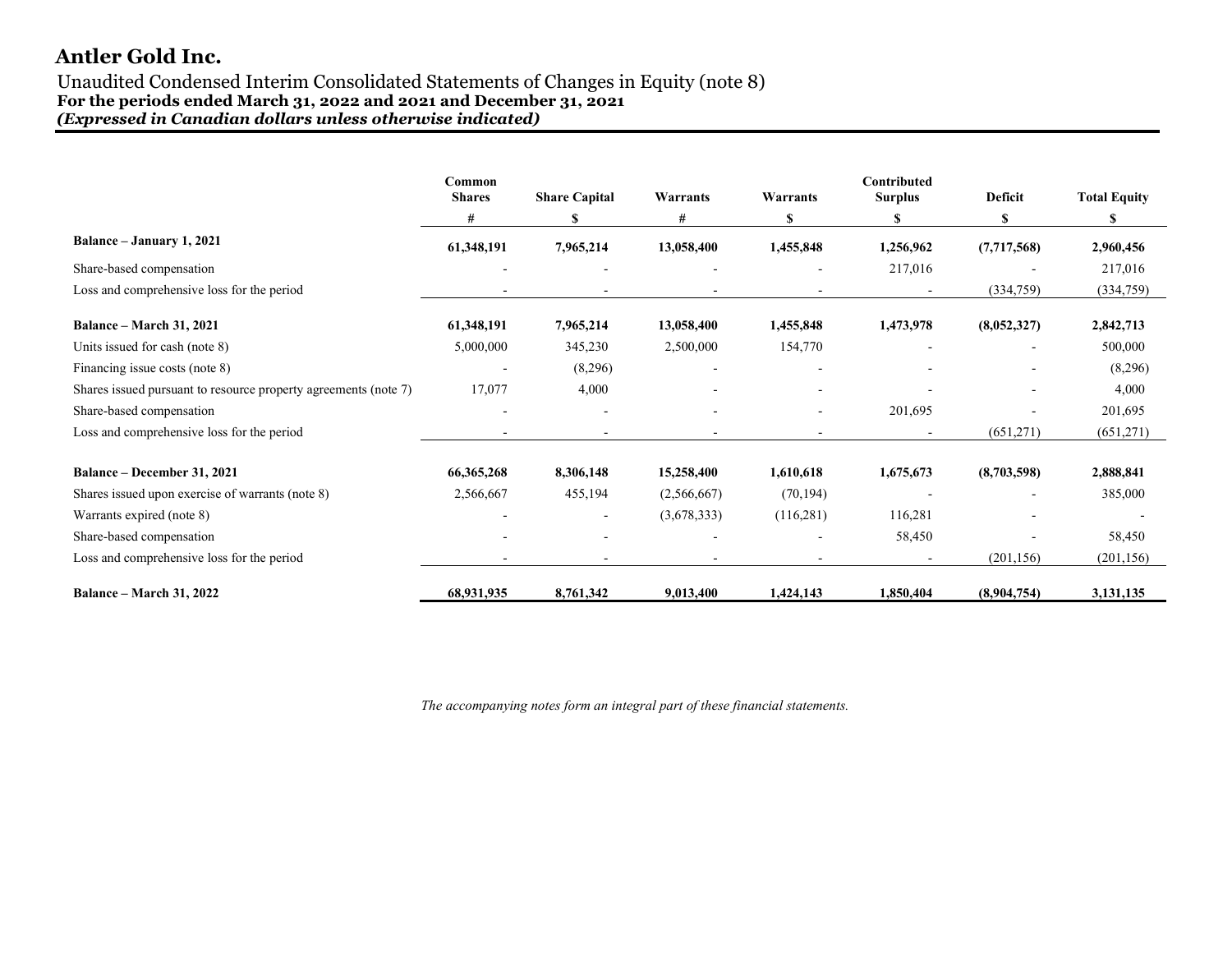## Antler Gold Inc. Unaudited Condensed Interim Consolidated Statements of Cash Flows For the three-month periods ended March 31, 2022 and 2021 (Expressed in Canadian dollars unless otherwise indicated)

 Three-months ended March 31, 2022 Three-months ended March 31. 2021  $\mathbb{S}$   $\mathbb{S}$ Cash provided by (used in) Operating activities Net loss for the period (201,156) (334,759) Non-cash items Share-based compensation 68,450 217,016 Depreciation 154 Unrealized loss on investments 638 638 4,786  $(141,714)$   $(112,957)$ Net changes in non-cash working capital balances related to operations: Decrease in amounts recoverable 32,039 9,826 Decrease in prepaid expenses 2,481 278 Increase in accounts payable and accrued liabilities 41,544 43,771  $(65,650)$   $(59,082)$ Investing activities Purchases of property and equipment (4,075) (43,606) Resource property expenditures (161,663) (462,740)  $(165,738)$   $(506,346)$ Financing activities Proceeds from exercise of warrants 385,000  $\frac{385,000}{2}$ 385,000 - Net change in cash during the period 153,612 (565,428) Cash – beginning of period 338,511 1,667,955 Cash – end of period 492,123 1,102,527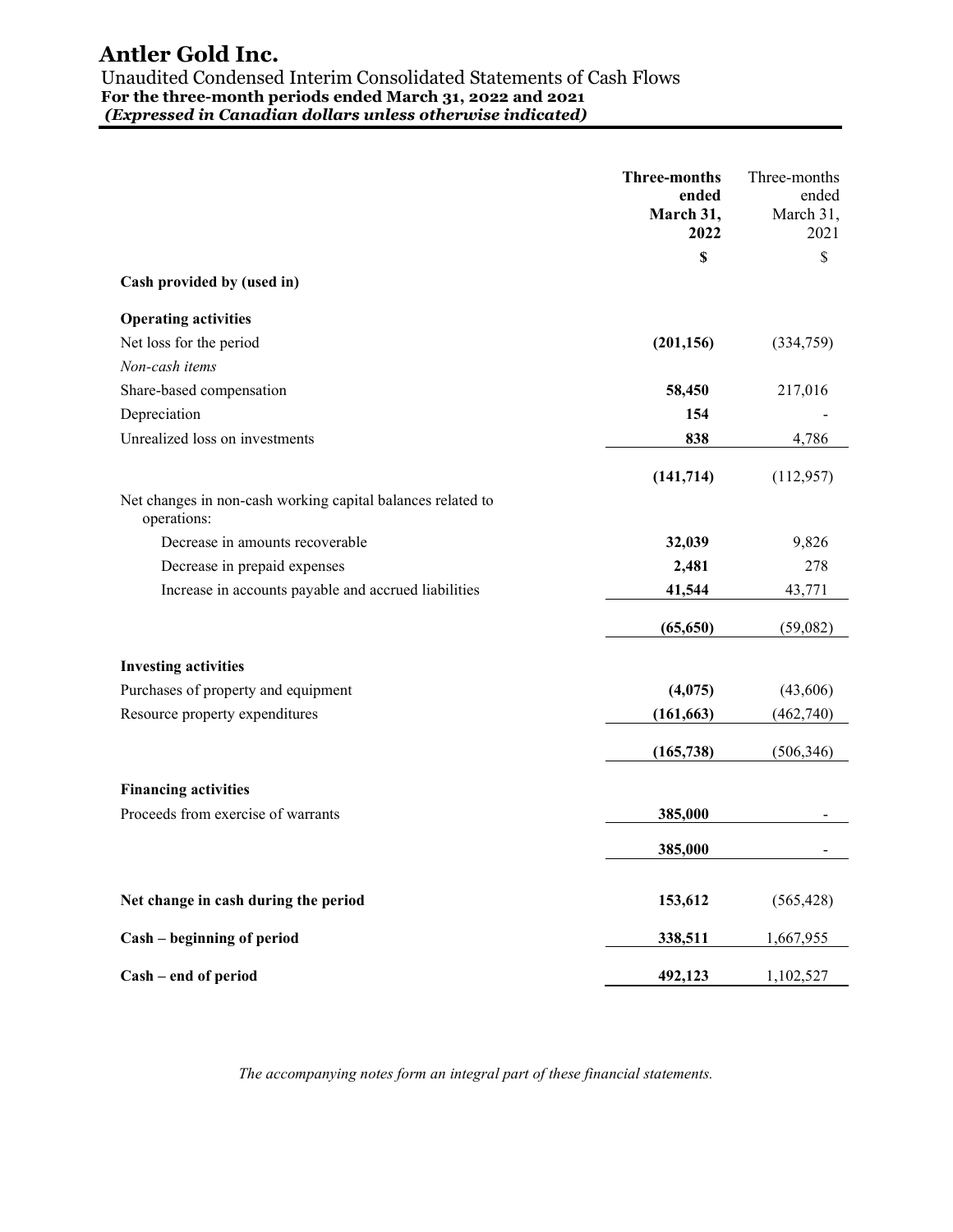### 1. Nature of Operations and Going Concern

#### Nature of operations

Antler Gold Inc. ("Antler" or the "Company") was incorporated under the Canada Business Corporations Act on March 23, 2016. The Company is classified as a Tier 2 Company as defined in the TSX Venture Exchange (the "Exchange") Policies. The principal business of the Company is the exploration and development of mineral properties. The Company's corporate and registered office is located at 1969 Upper Water Street, Suite 2001, Halifax, Nova Scotia, B3J 3R7.

The Company is in the process of exploring its resource properties and has not yet determined whether these properties contain economically recoverable mineralization. To date, the Company has not earned significant revenues and is considered to be in the exploration stage.

#### Going concern

These unaudited condensed interim consolidated financial statements have been prepared in accordance with International Financial Reporting Standards ("IFRS") applicable to a going concern. The going concern basis of presentation assumes that Antler will continue in operation for the foreseeable future and be able to realize its assets and discharge its liabilities and commitments in the normal course of business. In assessing whether the going concern assumption is appropriate, management takes into account all available information about the future, which is at least, but is not limited to, twelve months from the end of the reporting period. Management is aware, in making its assessment, of material uncertainties related to events or conditions that may cast significant doubt upon the Company's ability to continue as a going concern, as described in the following paragraphs.

The Company incurred a net loss of \$201,156 for the three-month period ended March 31, 2022 (net loss of \$986,030 for the year ended December 31, 2021) and has no operations at this time which will generate revenue. Management estimates current working capital may not be sufficient to fund all of the Company's planned expenditures. The ability of the Company to continue as a going concern and to realize the carrying value of its assets and discharge its liabilities when due is dependent on the successful issue of equity to investors. There is no certainty that investors will subscribe to future offerings of equity by the Company. These matters indicate that a material uncertainty exists that may cast significant doubt on the Company's ability to continue as a going concern and, therefore, that it may not be able to realize its assets and discharge its liabilities in the normal course of business.

The financial statements do not reflect adjustments that would be necessary if the going concern assumption were not appropriate. If the going concern basis was not appropriate for these consolidated financial statements, adjustments would be necessary to the carrying values of assets and liabilities the reported revenues and expenses, and the statement of financial position classifications used.

#### 2. Significant Accounting Policies

#### Statement of compliance

The Company prepares its unaudited condensed interim consolidated financial statements in accordance with Canadian generally accepted accounting principles as set out in the Handbook of Chartered Professional Accountants of Canada – Part 1 ("CPA Canada Handbook"), which incorporates IFRS as issued by the International Accounting Standards Board ("IASB").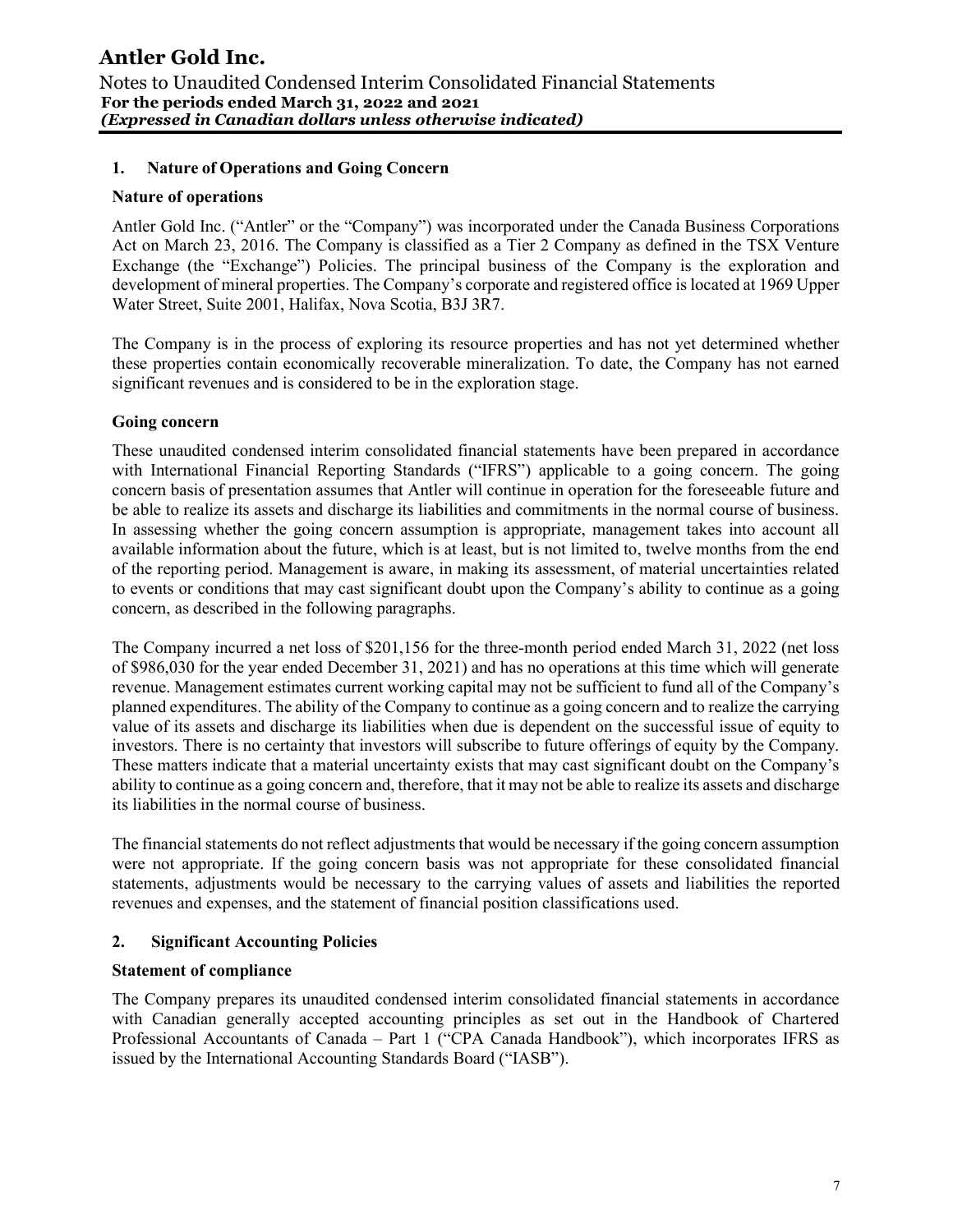These unaudited condensed interim consolidated financial statements have been prepared in accordance with International Accounting Standard 34, Interim Financial Reporting ("IAS 34"), as issued by the IASB. Accordingly, certain information normally included in annual financial statements prepared in accordance with IFRS, as issued by the IASB, have been omitted or condensed. The unaudited condensed interim consolidated financial statements should be read in conjunction with the Company's annual audited financial statements for the year ended December 31, 2021.

The policies applied in these unaudited condensed interim consolidated financial statements are based on the IFRS as of May 30, 2022, the date the Board of Directors approved the financial statements. Any subsequent changes to IFRS that are given effect in the Company's annual financial statements for the year ended December 31, 2022 could result in the restatement of these unaudited condensed interim consolidated financial statements.

#### Basis of presentation

These unaudited condensed interim consolidated financial statements include the accounts of the Company and its wholly-owned subsidiaries, 6321593 Canada Inc., Minera Zapoteca, S.A. de C.V., Antler Gold Namibia (Proprietary) Limited ("Antler Pty"), and Antler Exploration Zambia Limited. All intercompany transactions and balances have been eliminated on consolidation of the accounts. These unaudited condensed interim consolidated financial statements have been prepared on a historical cost basis except for any financial assets and liabilities classified as available for sale. The Company's functional currency is the Canadian dollar, and these unaudited condensed interim consolidated financial statements are presented in Canadian dollars.

#### Significant accounting policies

These financial statements have been prepared using the same policies and methods of computation as the annual financial statements of the Company for the year ended December 31, 2021. Refer to note 2, Significant Accounting Policies, and note 3, Capital Management, of the Company's annual financial statements for the year ended December 31, 2021 for information on the accounting policies as well as new accounting standards adopted.

## COVID-19 Pandemic

The outbreak of the novel strain of coronavirus, specifically identified as "SARS-CoV-2," and commonly referred to as "COVID-19", has resulted in governments worldwide enacting emergency measures to combat the spread of the virus. These measures, which include the implementation of travel bans, selfimposed quarantine periods and social distancing, have caused material disruption to businesses globally resulting in an economic slowdown. Global equity markets have experienced significant volatility. Governments and central banks have reacted with significant monetary and fiscal interventions designed to stabilize economic conditions. The duration and impact of the COVID-19 outbreak is unknown at this time, as is the efficacy of the government and central bank interventions. The Company incurred delays in its planned exploration activities in 2020 and 2021 due to COVID-19 restrictions. If future delays are realized due to government-imposed restrictions, this may impact the Company's ability to meet obligations under current regulations or its agreements and may reduce its ability to source financing for future activities. However, it is not possible to reliably estimate the length and severity of these possible developments and the impact on the financial results and conditions of the Company in future periods at this time.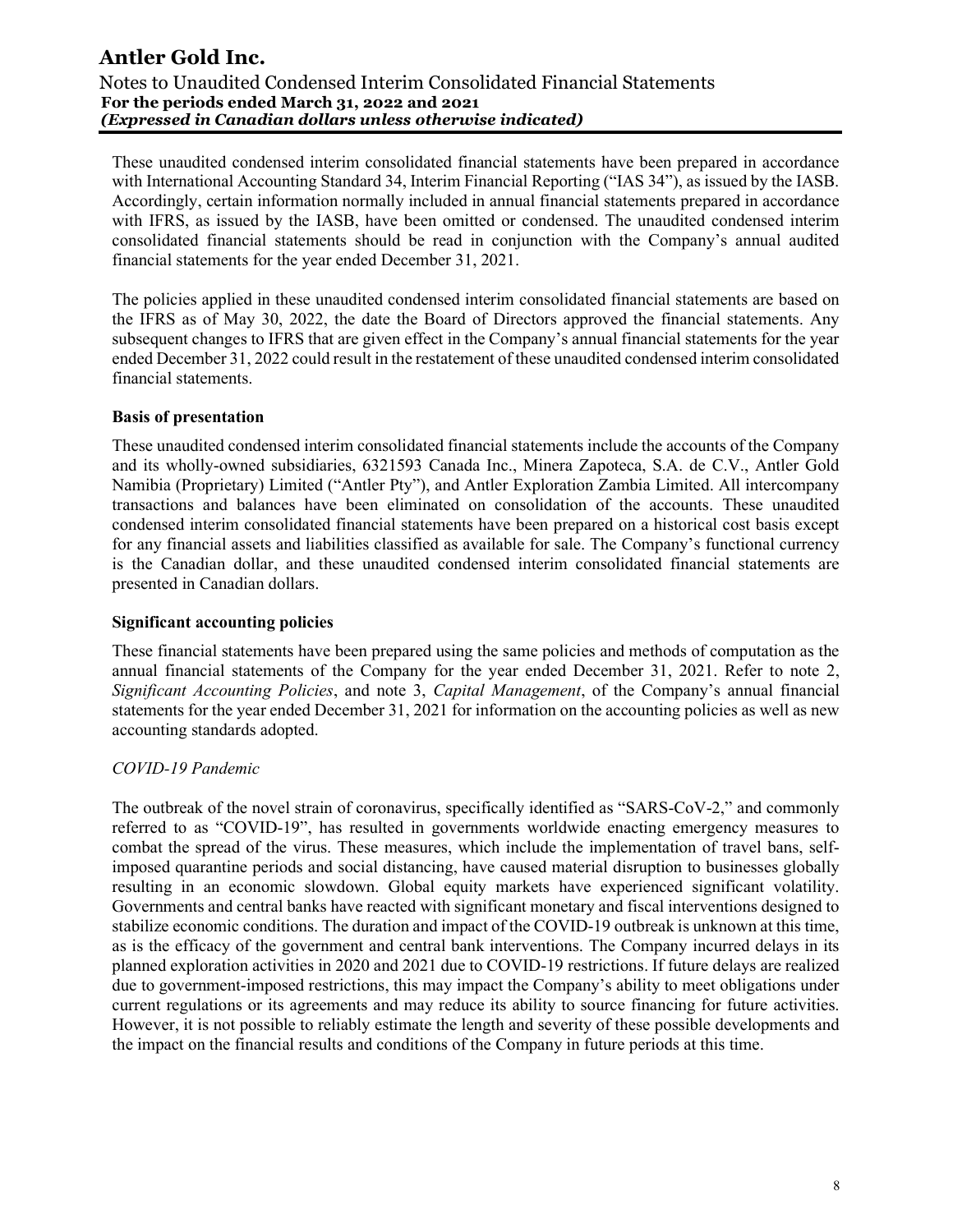### 3. Capital management

Antler manages its capital structure and makes adjustments to it, based on the funds available to the Company, in order to continue as a going concern. The Company considers capital to be shareholders' equity. The Board of Directors does not establish quantitative return on capital criteria for management, but rather relies on the expertise of the Company's management to sustain future development of the business. There are no external restrictions on the Company's capital. No changes were made in the objectives, policies or processes for managing capital during the three-month period ended March 31, 2022 or the year ended December 31, 2021.

#### 4. Accounts receivable

|                           | March 31,<br>2022 | December 31,<br>2021 |
|---------------------------|-------------------|----------------------|
|                           | S                 | <sup>\$</sup>        |
| Sales taxes recoverable   | 19,893            | 19,728               |
| Other accounts receivable | 13,114            | 45,318               |
|                           | 33,007            | 65,046               |

#### 5. Investments

Changes in the Company's equity investments during the three-month period ended March 31, 2022 and the year ended December 31, 2021 are as follows:

| Balance – January 1, 2021            | 19,486  |
|--------------------------------------|---------|
| Fair value adjustment for the year   | (5,300) |
| <b>Balance – December 31, 2021</b>   | 14,186  |
| Fair value adjustment for the period | (838)   |
| <b>Balance – March 31, 2022</b>      | 13,348  |

In accordance with the Company's accounting policy for equity investments, the shares are recorded at fair value at the end of an accounting period, with any change in the fair value of the investments recorded on the statement of loss and comprehensive loss. During the three-month period ended March 31, 2022, the Company recorded an unrealized loss of \$838 on its investments (March 31, 2021 - unrealized loss of \$4,786).

## 6. Property and Equipment

| Cost                    | <b>Exploration vehicles</b> | <b>Office equipment</b> | <b>Total</b> |
|-------------------------|-----------------------------|-------------------------|--------------|
|                         | S                           | S                       |              |
| As at January 1, 2021   |                             |                         |              |
| Additions               | 43,606                      | 3,332                   | 46,938       |
| As at December 31, 2021 | 43,606                      | 3,332                   | 46,938       |
| Additions               |                             | 4,075                   | 4,075        |
| As at March 31, 2022    | 43,606                      | 7,407                   | 51,013       |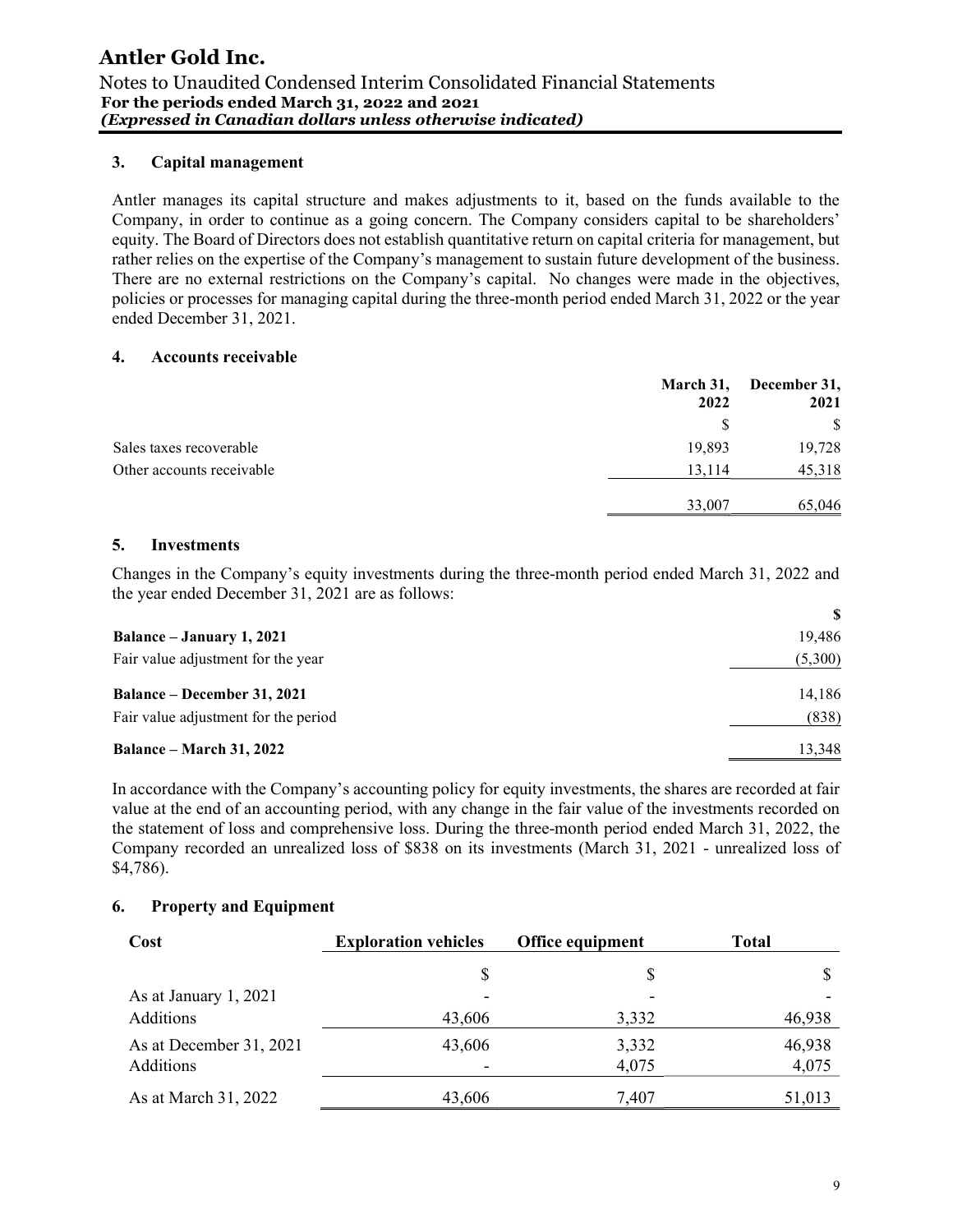#### Notes to Unaudited Condensed Interim Consolidated Financial Statements For the periods ended March 31, 2022 and 2021 (Expressed in Canadian dollars unless otherwise indicated)

| <b>Accumulated depreciation</b> | <b>Exploration vehicles</b> | Office equipment | <b>Total</b> |
|---------------------------------|-----------------------------|------------------|--------------|
|                                 |                             | \$               |              |
| As at January 1, 2021           |                             |                  |              |
| Depreciation                    | 12,392                      | 278              | 12,670       |
| As at December 31, 2021         | 12,392                      | 278              | 12,670       |
| Depreciation                    | 2,309                       | 154              | 2,463        |
| As at March 31, 2022            | 14,701                      |                  | 15,133       |

| <b>Carrying amount</b>  | <b>Exploration vehicles</b> | <b>Office equipment</b> | Total  |
|-------------------------|-----------------------------|-------------------------|--------|
|                         |                             |                         |        |
| As at March 31, 2022    | 28,905                      | 6.975                   | 35,880 |
| As at December 31, 2021 | 31.214                      | 3.054                   | 34,268 |

During the three-month ended March 31, 2022, depreciation of \$2,309 was capitalized to resource properties (March 31, 2021 - \$2,536).

### 7. Resource Properties

|                                  | <b>Namibia</b> | Zambia  | <b>Other</b> | <b>Total</b><br>March 31,<br>2022 | <b>Total</b><br>December 31,<br>2021 |
|----------------------------------|----------------|---------|--------------|-----------------------------------|--------------------------------------|
|                                  | \$             | \$      | \$           | \$                                | S                                    |
| <b>Acquisition Costs</b>         |                |         |              |                                   |                                      |
| Opening balance                  | 141,740        | 5,000   |              | 146,740                           | 149,791                              |
| Acquisition costs                | 40,000         |         |              | 40,000                            | 5,000                                |
| Write-down                       |                |         |              |                                   | (8,051)                              |
| Ending balance                   | 181,740        | 5,000   |              | 186,740                           | 146,740                              |
| <b>Exploration Expenditures</b>  |                |         |              |                                   |                                      |
| Opening balance                  | 2,388,786      | 98,793  | 12,960       | 2,500,539                         | 1,228,112                            |
| Additions incurred               | 66,905         | 51,389  | 1,320        | 119,614                           | 1,344,669                            |
| Write-down                       |                |         |              |                                   | (72, 242)                            |
| Ending balance                   | 2,455,691      | 150,182 | 14,280       | 2,620,153                         | 2,500,539                            |
| <b>Total Resource Properties</b> | 2,637,431      | 155,182 | 14,280       | 2,806,893                         | 2,647,279                            |

The Company's interest in resource properties consists of:

#### Namibia

#### Erongo Central Project

In 2019, the Company entered a purchase agreement to acquire Exclusive Prospective License ("EPL") 6162, a gold exploration license in Namibia that is located within the Erongo region of central Namibia (the "EPL 6162 Agreement"). Antler acquired a 100% interest in EPL 6162 by paying the arm's length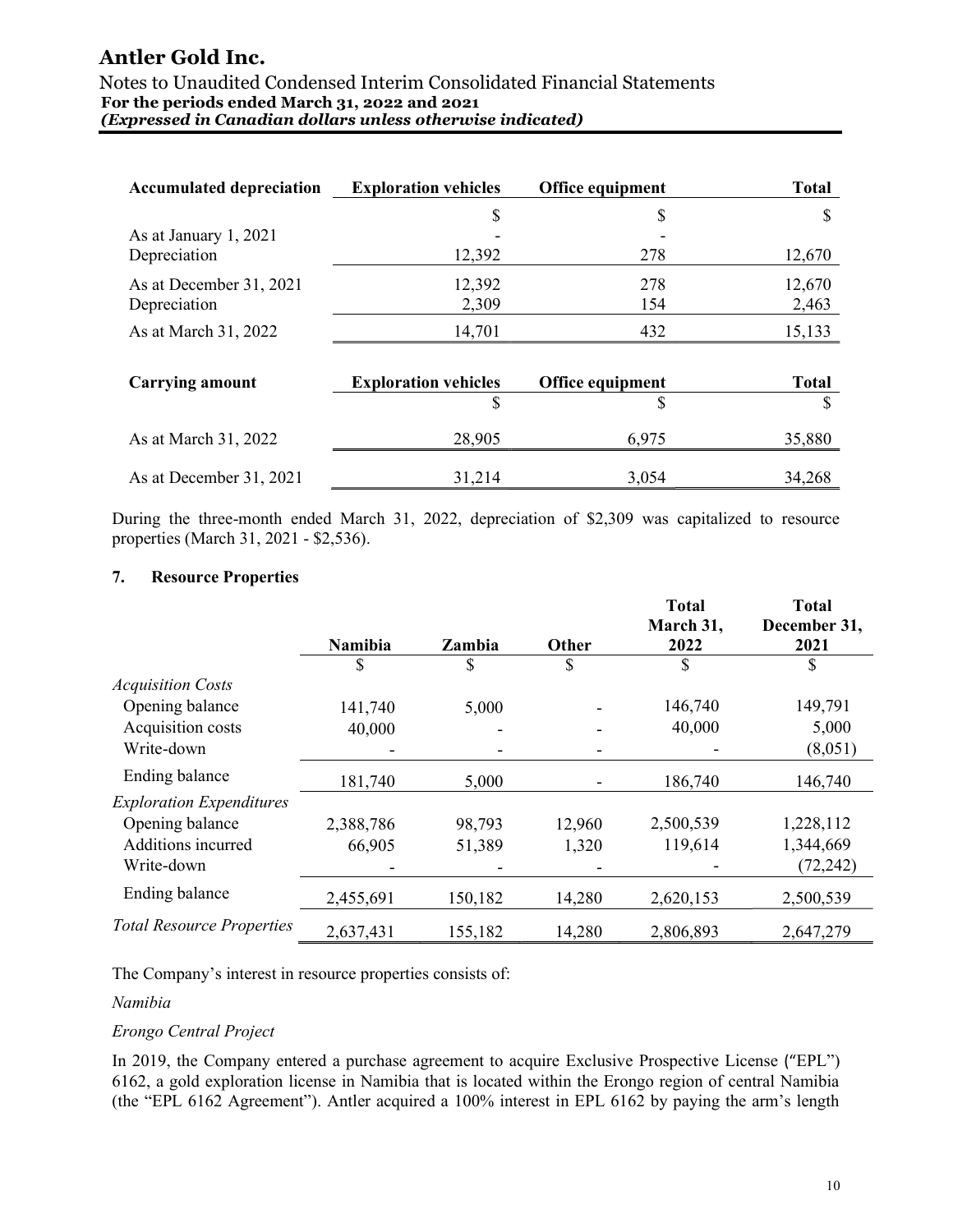EPL 6162 vendor a cash payment of \$2,000, issuing 10,000 common shares of Antler, and by issuing \$2,500 of common shares of Antler based on the 10-day volume weighted-average price per common share immediately prior to the date of the EPL 6162 Agreement. Upon the renewal of the license, Antler completed a further cash payment of \$5,000 during 2020 and issued 17,077 common shares with a value of \$4,000 during the year ended December 31, 2021, being \$2,500 of common shares and \$1,500 for the value of an additional 10,000 common shares of the Company. Antler must also incur an additional \$50,000 in exploration expenses on EPL 6162 within one year of the renewal date, which the Company has met.

Pursuant to the EPL 6162 Agreement, Antler has a right of first refusal to acquire a 100% interest in any gold exploration licenses in Namibia acquired by the vendor within two years from the date of the EPL 6162 Agreement, which has been renewed for an additional two years. If Antler decides to acquire a new license from the vendor, the Company must make a cash payment of \$7,000, issue common shares of Antler Gold under similar terms as those issued under the EPL 6162 Agreement and incur exploration expenditures of at least \$75,000 within one year of the new license acquisition.

In 2020, the Company entered into a purchase agreement to acquire a 100% interest in the gold exploration license EPL 7261 (the "EPL 7261 Agreement"), which is located adjacent to EPL 6162. Pursuant to the EPL 7261 Agreement, Antler paid the arm's length vendor a cash payment of \$7,000, issued 65,652 common shares valued at \$7,222, being 20,000 common shares of Antler and \$5,000 of common shares based on the 10-day volume weighted-average price per common share immediately prior to the EPL 7261 Agreement. Antler must also incur exploration expenditures of at least \$75,000 before the first anniversary of the agreement, which the Company has met.

In 2020, the Company entered into a purchase agreement to acquire 100% of a Namibian gold exploration license EPL 6550 (the "EPL 6550 Agreement") and specifically referred to as the Etiro Dome Project. Pursuant to the EPL 6550 Agreement, Antler could acquire a 100% interest in EPL 6550 by paying the arm's length vendor a cash payment of \$3,500, issuing 10,000 common shares of Antler and \$2,500 of common shares of Antler based on the 10-day volume weighted-average price per common share immediately prior to the EPL 6550 Agreement. The Company paid the EPL 6550 acquisition fee of \$3,500 and issued 35,945 common shares valued at \$3,450, which is \$2,500 of common shares as well as the value of 10,000 common shares issued, in 2020. During the year ended December 31, 2021, the Company did not renew EPL 6550 and recorded a write-down of the exploration and acquisition costs on EPL 6550 of \$80,293.

In 2020, the Company entered into a purchase agreement to acquire an 85% interest in a gold exploration license in Namibia known as EPL 6408 (the "EPL 6408 Agreement"). Pursuant to the EPL 6408 Agreement, Antler may acquire an 85% interest in EPL 6408 by paying the arm's length vendor a cash payment of N\$6,500 (CAD\$517) upon signing and paying a further N\$25,000 (CAD\$2,040), as well as a final payment of N\$25,000 or the issuance of \$1,500 worth of Antler common shares (at the option of Antler) upon the successful transfer of EPL 6408 into Antler Pty. Upon earning the 85% interest in EPL 6408, Antler and the vendor will enter into a standard participating joint venture agreement, including proportionate cash funding obligations, which shall contain terms providing that if the vendor's interest is reduced to less than 10%, its interest will automatically be converted into a 5% free carried interest which can be purchased by Antler at any time for the payment of \$25,000 or the issuance of \$25,000 of Antler common shares. The decision to pay cash or issue shares will be at Antler's option.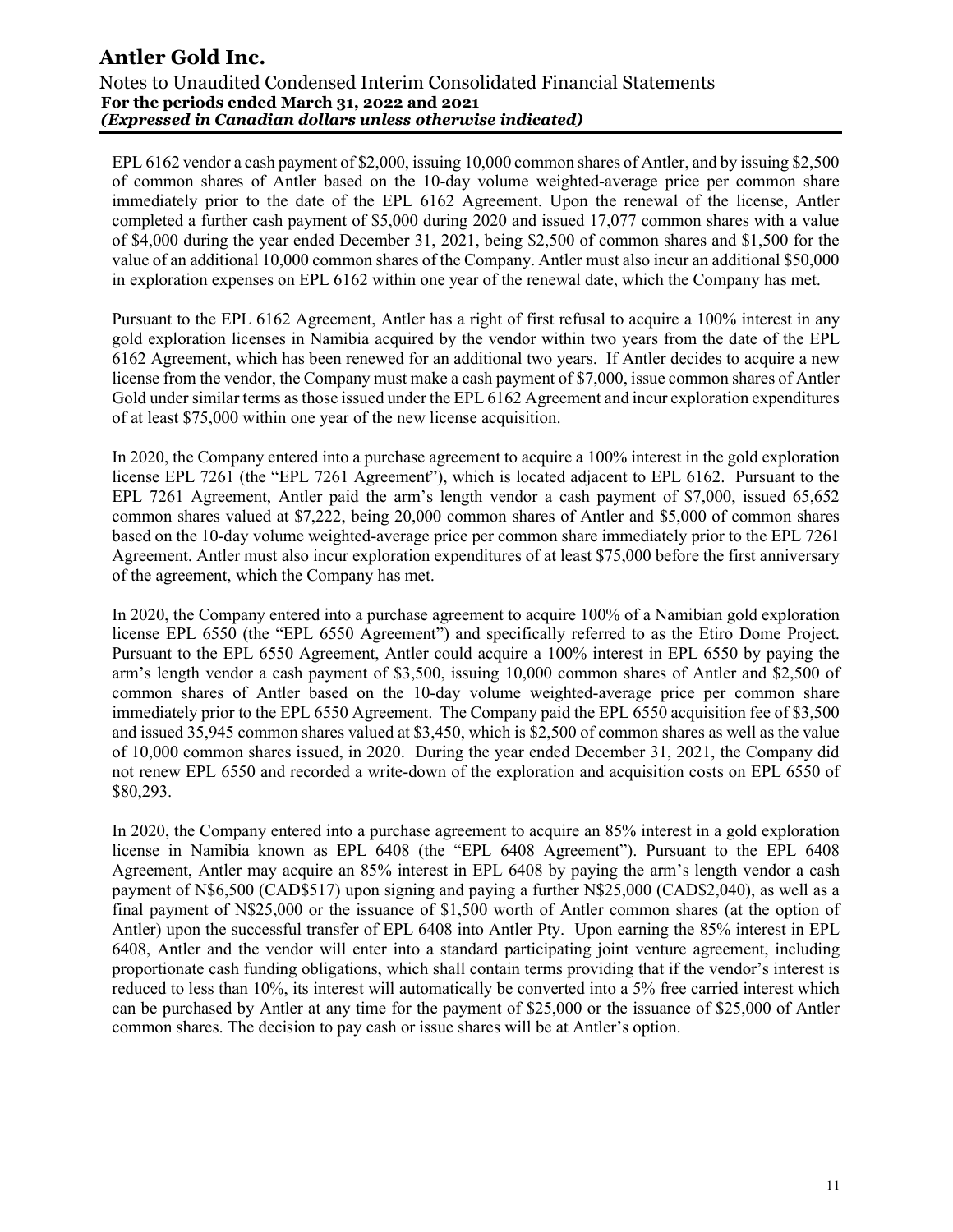### Erongo Western Project

In December 2019, the Company entered into an agreement to acquire a 75% interest in a private company, the sole asset of which is gold exploration license EPL 5455, located west of the town Usakos in the Erongo region of central Namibia. Antler has the right to acquire a 75% interest in the private company by paying the vendor, whose shareholders are arm's length parties to Antler, a non-refundable cash deposit of \$10,000 and a further cash payment of \$40,000 upon signing of the agreement. These amounts were funded.

Under the original acquisition agreement, further amounts to be paid pursuant to the purchase agreement are cash payments of \$50,000 on December 16, 2020, which was paid during the year ended December 31, 2020, and \$75,000 on December 16, 2021, along with the issuance of \$25,000 worth of common shares of Antler based on the 10-day volume weighted-average price per common share immediately prior to December 16, 2021. In addition to the cash and share consideration above, Antler must also incur exploration expenses in the aggregate amount of \$200,000, which the Company has spent. During the period ended March 31, 2022, the Company renegotiated the terms of the EPL 5455 agreement. Under the new terms, Antler must make a cash payment of \$40,000 on or before January 31, 2022 and a second cash payment of \$42,000 on or before January 31, 2023 to acquire its 75% interest. The first cash payment of \$40,000 was paid during the period ended March 31, 2022.

Once Antler acquires the 75% interest in the private company, it has the right to purchase the remaining 25% minority interest at the fair market value determined by a professional business valuator selected by Antler. If Antler does not exercise its right to purchase the minority interest, all shareholders will contribute on a pro-rata basis to fund the company's activities, including exploration expenditures. Should the minority shareholder elect not to fund its portion of exploration expenditures and be diluted below 10%, then their interest will automatically convert to a free carried 5% interest in EPL 5455 which Antler can purchase at a price to be determined by a professional selected by Antler using international best practices for evaluating mining assets.

If within three years from the initial date of the EPL 5455 agreement, any vendor shareholder stakes or acquires an interest in any EPL in Namibia, then such additional interest must be offered in writing to Antler for an amount to be mutually agreed upon.

The vendor has performed past work exploring for graphite on a portion of the EPL 5455 and should a transaction be made to sell or joint venture the graphite area, the vendor shareholders will retain 90% of the proceeds and Antler is entitled to 10%.

#### Zambia

During the year ended December 31, 2021, the Company entered into a binding letter agreement (the "Zambia Agreement") with an arm's length vendor to acquire a greenfields rare earth elements project in Zambia (the "Kesya Project"). The Kesya Project is located within the vendor's currently held mineral license. Under the Zambia Agreement, Antler has the right to create a new license over the Keysa Project and to transfer that license into a newly incorporated entity once certain terms and conditions are met, including (i) a payment of \$5,000 to the vendor on signing of the Agreement, (ii) \$25,000 of exploration work in respect of the Project within six (6) months of expiration of the 30 day due diligence period commencing on the date of the Agreement, and (iii) an additional \$10,000 payment to the Vendor should Antler decide to proceed to establish an entity with the vendor and transfer the license to Newco. Terms of the proposed agreement between Antler and the vendor will include, among other things, an initial 75% interest for Antler and 25% for the vendor in Newco. Antler will act as the operator of the Kesya Project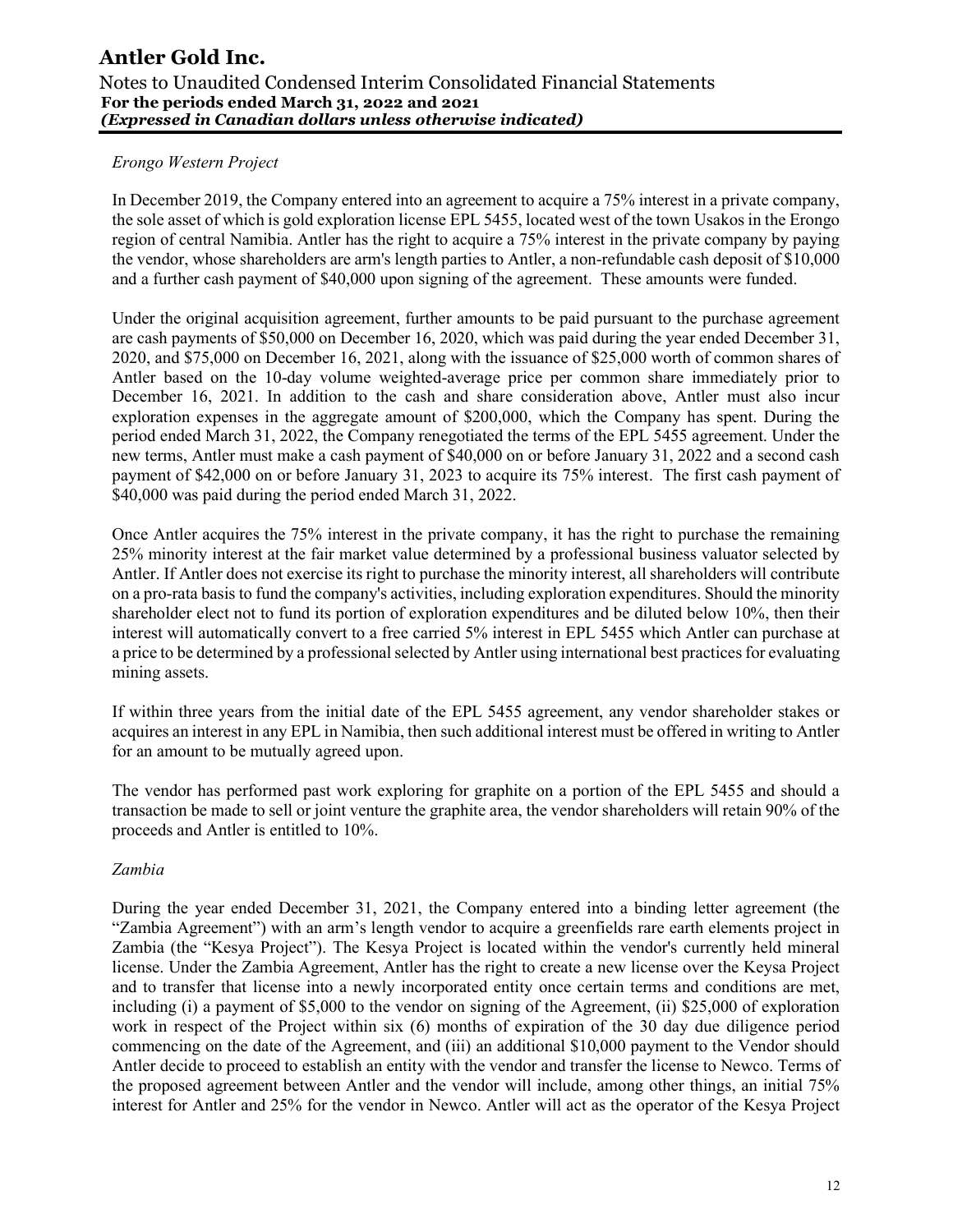and each party will be expected to contribute its proportionate share of exploration expenditures in respect of the Kesya Project or be diluted. In the event that either party's interest in Newco is diluted to 10% or less, that party's interest will automatically be converted into a 5% carried interest.

During the three-month period ended March 31, 2022, the Company incurred exploration expenditures of \$51,389 in Zambia. During the year ended December 31, 2021, the Company paid the acquisition fee of \$5,000 and incurred exploration expenditures of \$98,793 in Zambia.

#### Project generation agreement

During the period ended March 31, 2022, the Company announced that it entered into a Project Generator Agreement ("PG Agreement") with Sherpa Resource Holdings ("Sherpa") to form a new corporation, the Project Generator, for the purposes of generating exploration opportunities and projects in Africa. Remote Exploration Services (Pty) Ltd ("RES") is also party to the PG Agreement as it has agreed to provide consulting services to the Project Generator on terms agreed to and set out in the PG Agreement. Both Sherpa and RES are arm's length parties to Antler. Sherpa is a company set up to hold the interests of the project generation team in Project Generator and is a related party to RES.

Under the terms of the PG Agreement, Antler and Sherpa agreed to jointly target, evaluate and advance new project opportunities in Africa. Projects generated from this initiative will be held by Project Generator to be established by Antler. Project Generator will be owned 87.5% by Antler, with the remaining 12.5% to be held by Sherpa. The majority of the Board of Directors of Project Generator will be appointed by Antler, and the two parties will enter into a shareholders' agreement to govern their respective rights as shareholders of Project Generator. Antler will be appointed as the manager with the overall responsibility to manage and carry out the mineral exploration operations of Project Generator.

Antler and Sherpa have the right to purchase each other's interest in the Project Generator under specified terms and times. Sherpa may earn a further 2.5% interest at the project level if it is involved or technically responsible for making an economically significant discovery on a property held by Project Generator. The term of the PG Agreement is for an initial three-year period and can be extended if mutually agreed.

#### Other – Ontario, Canada

In 2019, Antler acquired a 100% title and interest in and to certain mineral claims comprising the Crescent Lake molybdenum-copper-silver project located in Armstrong, Ontario. The Company acquired the Crescent Lake Property in consideration of the assumption of all liabilities associated with the Crescent Lake Property (which were nominal) and the future payment to the vendor, Sona Nanotech Inc. ("Sona") of contingent consideration if the Company disposes of the Crescent Lake Property to a third party, or enters into an agreement or arrangement with a third party to otherwise monetize the Crescent Lake Property by way of joint venture, option or other form of transaction (a "Future Transaction"). The amount of the contingent consideration payable to Sona will be equal to 50% of the consideration received by the Company in the Future Transaction, net of the Company's aggregate expenses related to the marketing, selling, upkeep and maintenance of the Property incurred between the acquisition of the Crescent Lake Property and the date of such Future Transaction, to a maximum of \$3,000,000. The majority of the Crescent Lake Property, including the mineralized zone, is subject to a 0.5% net smelter royalty ("NSR"). Of the remaining claims on the Crescent Lake Property, certain portions are subject to a 3% NSR and the balance are not subject to any royalties. The Company can repurchase 50% of the 0.5% NSR for \$250,000 and/or 50% of the 3% NSR for \$1.0 million. Costs of \$14,280 have been incurred to March 31, 2022 for the maintenance of the Crescent Lake Property.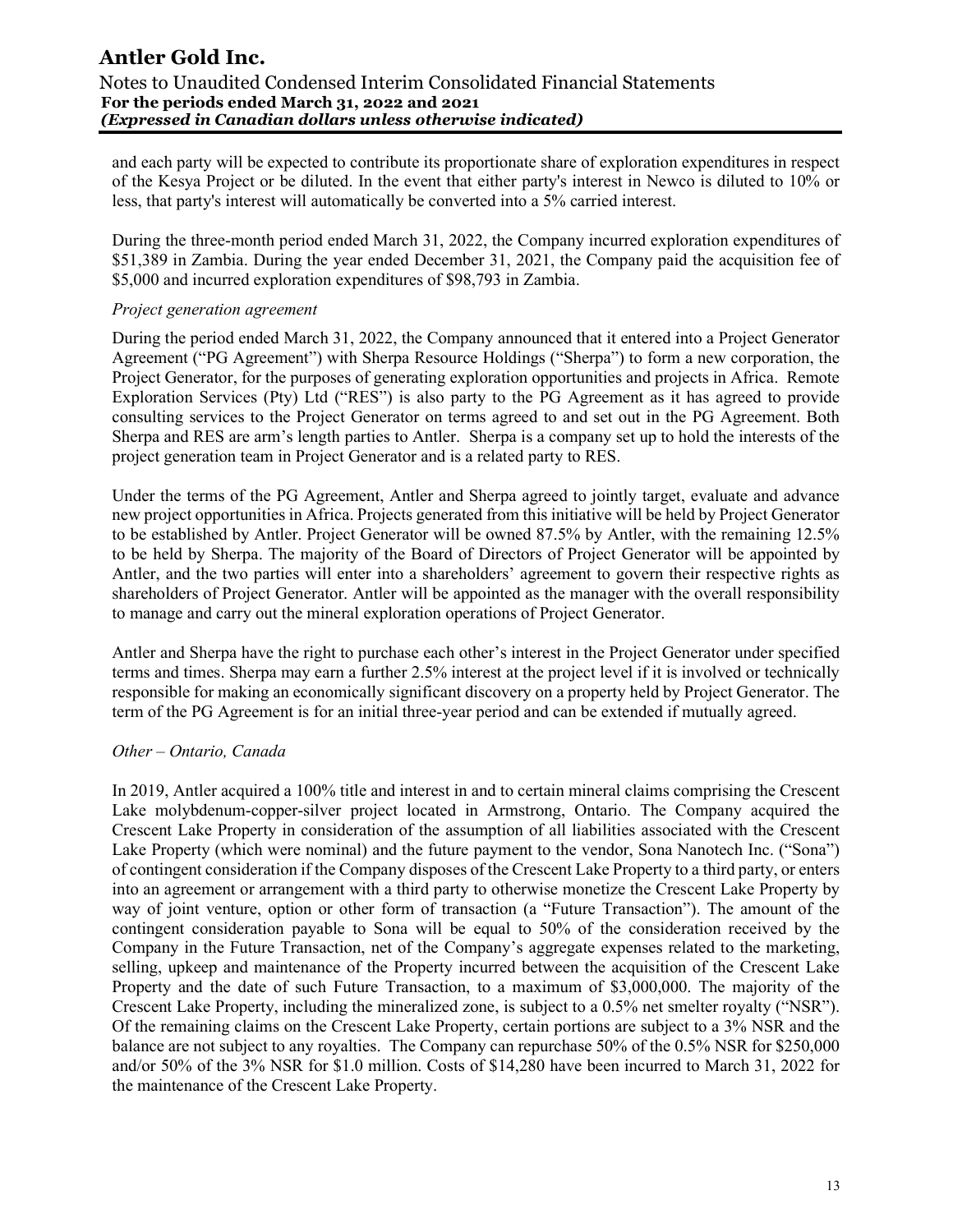### 8. Shareholders' Equity

### i) Capital Stock

Authorized: Unlimited number of common shares, without nominal or par value

During the period ended March 31, 2022, 2,566,667 common shares were issued upon the exercise of 2,566,667 share purchase warrants at \$0.15 per share, for gross proceeds of \$385,000. The share price on the date of exercise was \$0.145.

On September 8, 2021, the Company completed a private placement financing for gross proceeds of \$500,000 through the sale of 5,000,000 Units at \$0.10 per Unit. Each Unit consists of one common share of Antler and one-half share purchase warrant. Each whole warrant will be exercisable to purchase one common share of Antler at a price of \$0.15 per share until September 8, 2023. Insiders and certain other existing shareholders of Antler subscribed for 3,300,000 Units under the financing.

The value allocated to the common shares issued on September 8, 2021 was \$345,230 and the value allocated to the common share purchase warrants was \$154,770. Total costs associated with the private placement, consisting primarily of professional and regulatory fees, were \$8,296.

On April 12, 2021, the Company issued 17,077 common shares pursuant to its EPL 6162 Agreement (note 7) with a value of \$4,000.

#### ii) Stock options

The Company has a stock option plan (the "Plan") for directors, officers, employees and consultants. The Board of Directors have the authority to issue up to 10% of the issued and outstanding common shares of the Company. The options can have up to a ten-year life and the vesting period is set by the Board. Options are granted at a price no lower than the market price of the common shares.

The changes in the Company's stock options during the period ended March 31, 2022 and the year ended December 31, 2021 are as follows:

|                            | <b>Number</b><br>of options | exercise price | Weighted-<br>average |
|----------------------------|-----------------------------|----------------|----------------------|
| Balance, January 1, 2021   | 3,895,000                   |                | 0.42                 |
| Granted                    | 1,150,000                   |                | 0.205                |
| Balance, December 31, 2021 | 5,045,000                   |                | 0.42                 |
| Expired                    | (937,500)                   |                | 0.533                |
| Balance, March 31, 2022    | 4,107,500                   |                | 0.33                 |

No options were issued during the three-month period ended March 31, 2022. During the year ended December 31, 2021, the Company granted 1,150,000 stock options under the Company's Plan to officers, directors, employees, and consultants. Each option is exercisable into one common share of the Company at a price of \$0.205 per share and will vest at the rate of 25% of the total every six months. The options expire five years from the date of grant.

On March 5, 2022, 937,500 stock options with an exercise price of \$0.533 expired unexercised.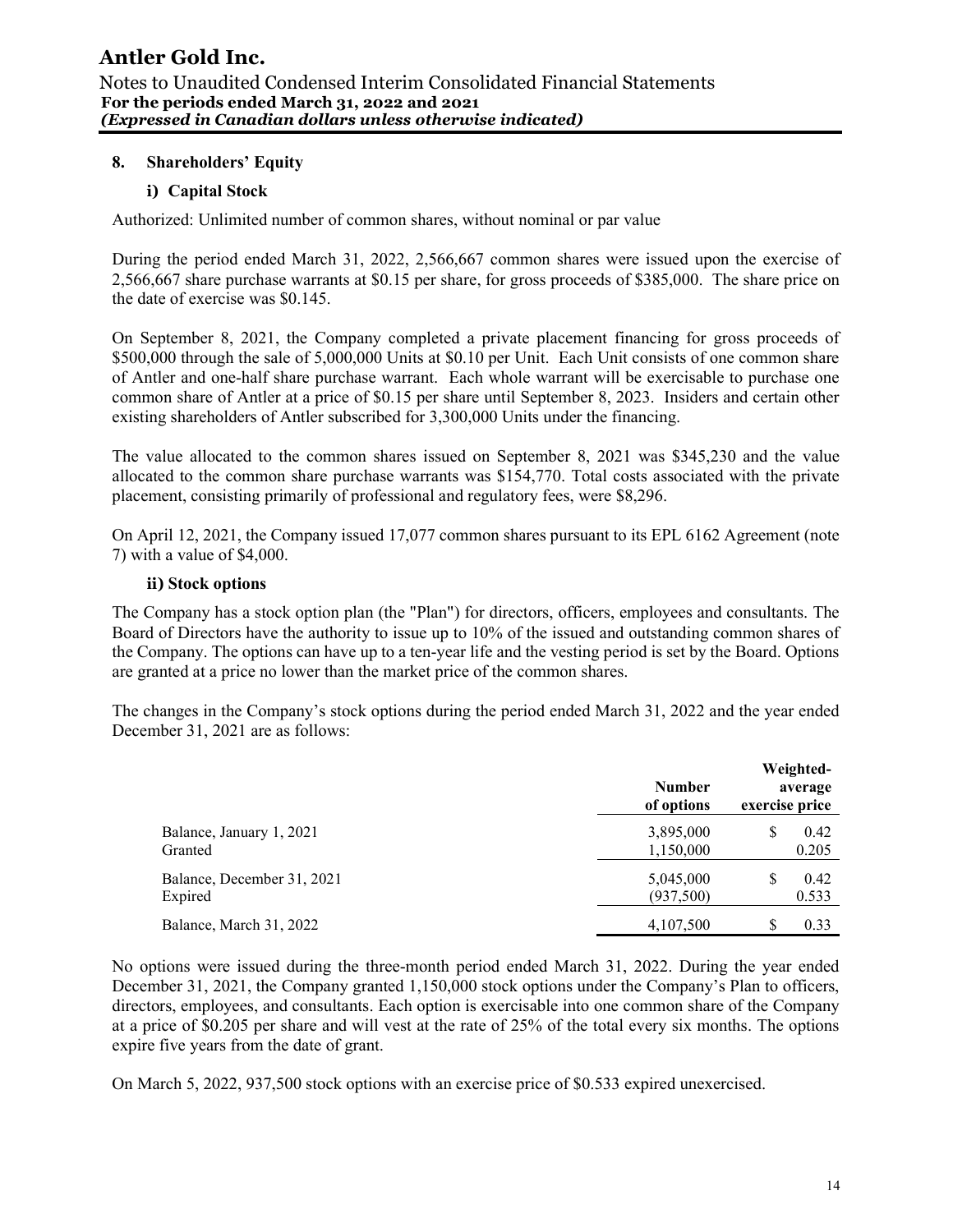The estimated fair value of options recognized has been estimated at the grant date using the Black-Scholes option pricing model. Option pricing models require the input of highly subjective assumptions, including the expected volatility. Changes in the assumptions can materially affect the fair value estimate and, therefore, the existing models do not necessarily provide a reliable estimate of the fair value of the Company's stock options. Weighted-average assumptions used in the pricing model for the options issued during the year ended December 31, 2021 were as follows:

| Risk-free interest rate                | $0.95\%$ |
|----------------------------------------|----------|
| Expected volatility                    | 176%     |
| Expected dividend yield                |          |
| Expected life                          | 5 years  |
| Weighted-average fair value per option | \$0.195  |

Based on the Black-Scholes option pricing model and the assumptions outlined above, the estimated fair value of the options granted during the year ended December 31, 2021 is \$224,447. The fair value of the options is amortized over the vesting period, and \$58,450 has been expensed during the three-month period ended March 31, 2022 (March 31, 2021 - \$217,016). As at March 31, 2022, 2,957,500 options have vested.

The options outstanding as at March 31, 2022 are:

| Weighted-Average<br><b>Exercise Price per</b> | <b>Number of Options</b> |                    | Weighted-Average<br>Remaining<br><b>Contractual Life</b> | <b>Number of Options</b> |
|-----------------------------------------------|--------------------------|--------------------|----------------------------------------------------------|--------------------------|
| <b>Share</b>                                  | Outstanding              | <b>Expiry Date</b> | (in years)                                               | <b>Vested</b>            |
| \$0.500                                       | 225,000                  | June 23, 2022      | 0.2                                                      | 225,000                  |
| \$0.150                                       | 200,000                  | February 12, 2024  | 1.8                                                      | 200,000                  |
| \$0.400                                       | 2,282,500                | August 5, 2025     | 3.4                                                      | 2,282,500                |
| \$0.200                                       | 250,000                  | November 10, 2025  | 3.6                                                      | 250,000                  |
| \$0.205                                       | 1,150,000                | November 30, 2026  | 4.7                                                      |                          |
| \$0.419                                       | 4,107,500                |                    | 3.5                                                      | 2,957,500                |

#### iii) Warrants

The changes in the Company's warrants during the period ended March 31, 2022 and the year ended December 31, 2021 are as follows:

|                                       | <b>Expiry</b><br>Date | Weighted-Average<br><b>Exercise Price</b><br>\$ | <b>Number</b> | Value<br>\$ |
|---------------------------------------|-----------------------|-------------------------------------------------|---------------|-------------|
| Balance – January 1, 2021             |                       |                                                 | 13,058,400    | 1,455,848   |
| Warrants issued pursuant to financing | September 8, 2023     | 0.15                                            | 2,500,000     | 154,770     |
| Balance – December 31, 2021           |                       |                                                 | 15,558,400    | 1,610,618   |
| Warrants exercised                    |                       | 0.15                                            | (2,566,667)   | (70, 194)   |
| Warrants expired                      | January 21, 2022      | 0.15                                            | (3,678,333)   | (116,261)   |
| Balance – March 31, 2022              |                       |                                                 | 9,313,400     | 1,424,163   |

During the period ended March 31, 2022, 2,566,667 common shares were issued upon the exercise of 2,566,667 warrants at an exercise price of \$0.15 for gross proceeds of \$385,000. The share price on the date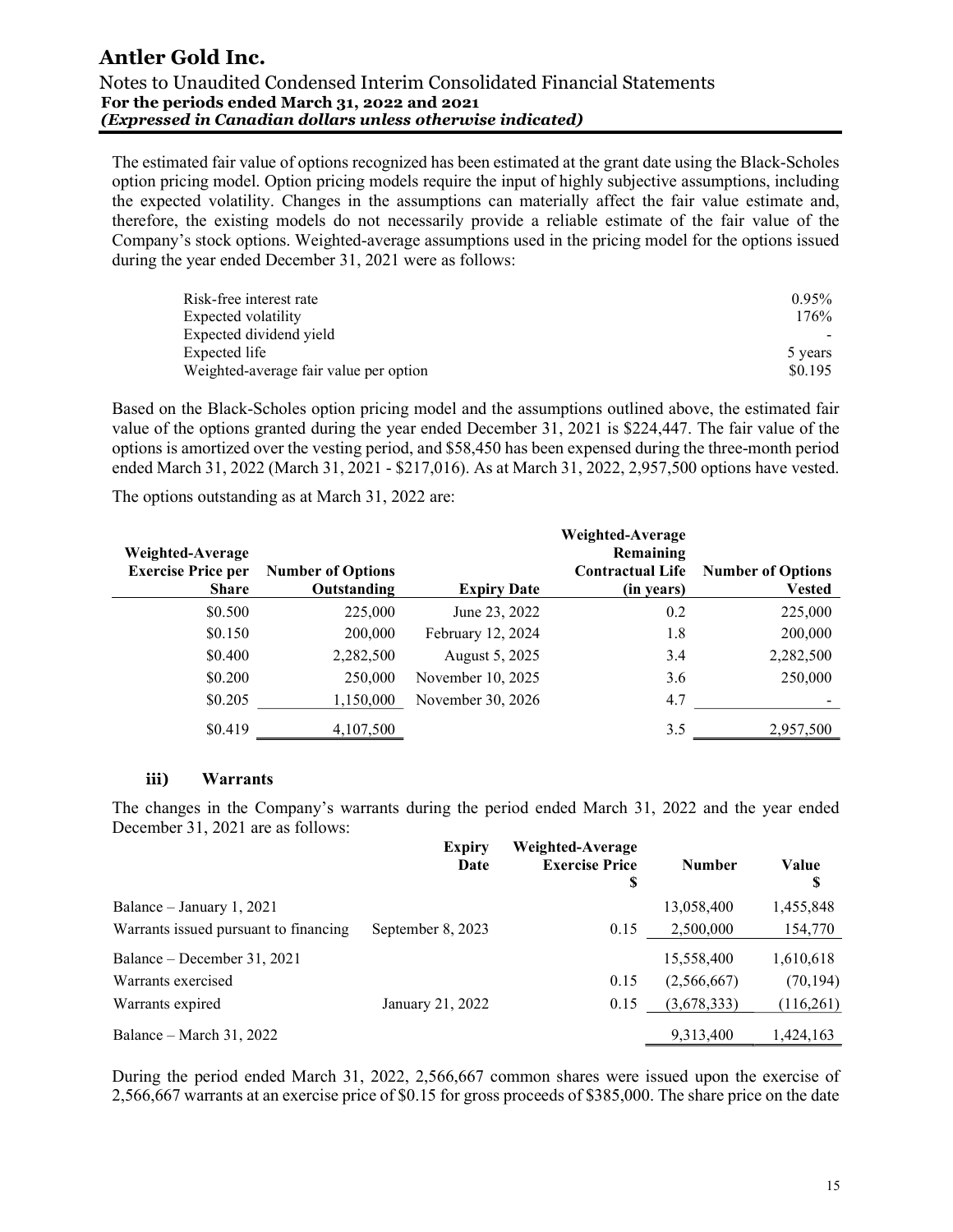#### Notes to Unaudited Condensed Interim Consolidated Financial Statements For the periods ended March 31, 2022 and 2021 (Expressed in Canadian dollars unless otherwise indicated)

of exercise was \$0.145. On January 21, 2022, 3,678,333 warrants, including 495,000 broker warrants, with an exercise price of \$0.15 expired unexercised.

Pursuant to the financing completed by the Company on September 8, 2021, Antler issued 2,500,000 common share purchase warrants. The 2,500,000 warrants issued on September 8, 2021 have an exercise price of \$0.15 and expire on September 8, 2023.

The assumptions used in the pricing model and fair value results for the warrants issued during the year ended December 31, 2021 are as follows:

|                         | Sept. 2021<br>Warrants |
|-------------------------|------------------------|
| Risk-free interest rate | $0.4\%$                |
| Expected volatility     | 239%                   |
| Expected dividend yield |                        |
| Expected life           | 2 years                |
| Fair value per warrant  | \$0.103                |

#### 9. Related Party Transactions

Amounts payable to officers, directors and companies owned thereby were \$161,780 at March 31, 2022 (December 31, 2021 - \$164,714). The following related party transactions were in the normal course of operations and were measured at the exchange amounts, which are the amounts agreed to by the related parties.

#### a) Compensation of key management personnel:

Management and consulting fees in the amount of \$82,081 were incurred for the three-month period ended March 31, 2022 (year ended December 31, 2021 – \$338,659) for services of the President and CEO, a Strategic Advisor, the Vice-President of Operations and Corporate Development, and the CFO of the Company. Including in the consulting fees paid to key management are \$24,666 in fees that were capitalized to resource properties for services of the Vice-President of Operations and Corporate Development (December 31, 2021 - \$83,000).

During the year ended December 31, 2021, the Company granted 1,150,000 stock options, of which 400,000 were granted to an officer of the Company. The options are exercisable at an exercise price of \$0.205 per share and expire on November 30, 2026.

#### b) Services agreement:

At March 31, 2022 and December 31, 2021, Antler had a services agreement with Numus Financial Inc. ("Numus"), a related party company owned by a director and an insider of Antler for the provision of consulting services, controller services, rent and other office costs, at a total fee of \$6,700 per month and continuing until both parties mutually agree to terminate. Service fees are incurred on a cost recovery basis and include general and administration charges such as utilities and accounting services of the Company. During the period ended March 31, 2022, the Company incurred costs for consulting and controller services in the amount of \$12,450 (December 31, 2021 - \$49,800), and incurred rent, office costs and other cost reimbursements in the amount of \$8,097 (December 31, 2021 - \$34,439).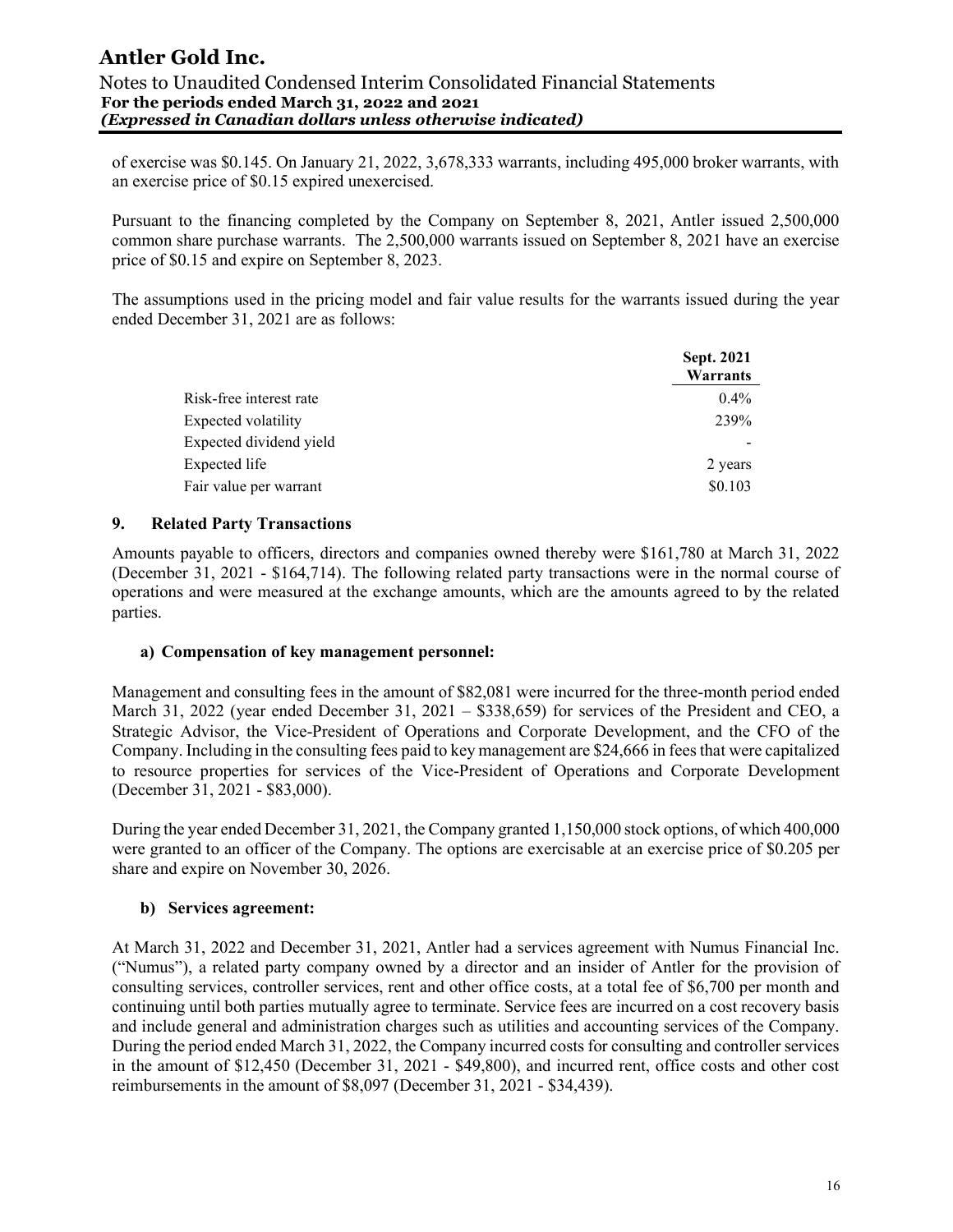As outlined in the services agreement dated September 1, 2018, if the services agreement is cancelled by the Company, a break fee of six (6) months of remuneration, being \$40,200, will be payable to Numus, in addition to the service fees applicable for the 90 day notice period.

## 10. Financial Instruments

## Credit risk

The Company's maximum exposure to credit risk is represented by the carrying amount of the Company's cash and amounts recoverable. The Company manages credit risk by maintaining its cash with high-credit quality financial institutions or in trust with the Company's lawyer. The sales taxes recoverable are primarily with the Government of Canada.

### Liquidity risk

The Company's approach to managing liquidity risk is to continue to maintain a cash balance to be able to meet the funding of its liabilities when required. As at March 31, 2022, the Company had a cash balance of \$492,123 and a working capital balance of \$288,362 (December 31, 2021 – cash balance of \$338,511 and a working capital balance of \$207,294). Working capital is determined by deducting current liabilities of \$278,476 (December 31, 2021 - \$241,290) from current assets of \$566,838 (December 31, 2021 - \$448,584). The Company's ability to continue to meet its liabilities, beyond the current cash balance, is dependent on raising funds by means of public or private equity offerings.

#### Fair value

During the three-month period ended March 31, 2022, there were no transfers between Level 1, Level 2 and Level 3 classified assets and liabilities. The fair values of the Company's cash, amounts recoverable, and accounts payable and accrued liabilities are considered to approximate the carrying amounts due to their short term to maturity. Investments are recorded at fair value based on prices quoted in an active market for identical instruments held by the Company, which is a Level 1 fair value category.

## 11. Income Taxes

Deferred income tax recovery differs from the amount that would be computed by applying the federal and provincial statutory income tax rate of 29% (March 31, 2021 - 29%) to net loss before income taxes. The reasons for the difference are as follows:

|                                                                                                                        | March 31,<br>2022<br>D | March 31,<br>2021 |
|------------------------------------------------------------------------------------------------------------------------|------------------------|-------------------|
| Operating loss before income taxes                                                                                     | (201, 156)             | (334,759)         |
| Income tax recovery based on substantively enacted rates<br>Current year loss and deductible temporary differences for | (58, 335)              | (97,080)          |
| which no asset recognized                                                                                              | 42,357                 | 33,428            |
| Permanent differences and other                                                                                        | 15,978                 | 63,652            |
| Income tax recovery                                                                                                    |                        |                   |